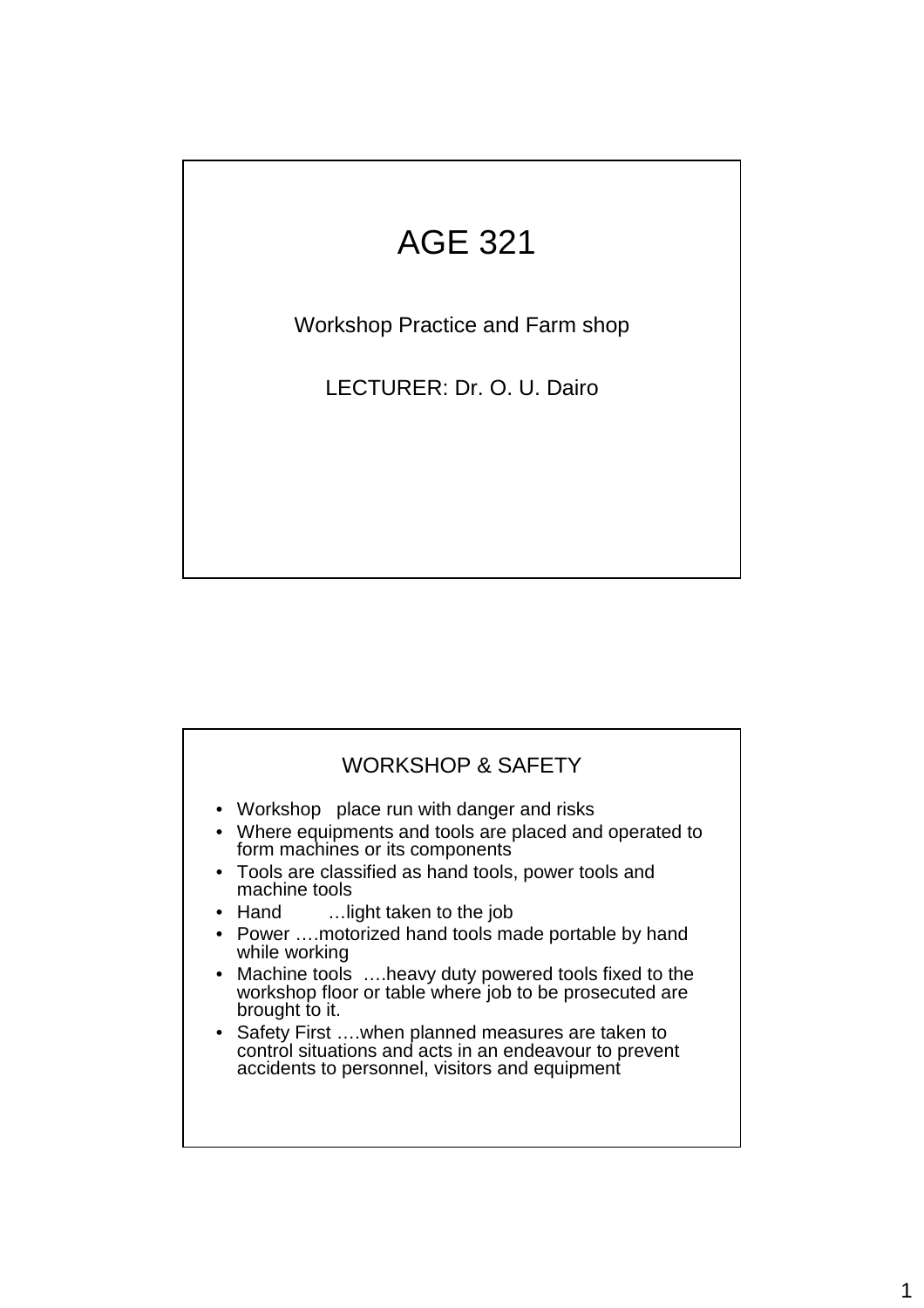## Safe working conditions & techniques

- Provision of protective clothing
- Un-congested working area
- Proper machine guard for revolving parts
- Safe tool storage area
- Provision of First aid and fire fighting equipment
- The Correct use of tools
- Correct way to prosecute job
- Correct way to care and maintain tools

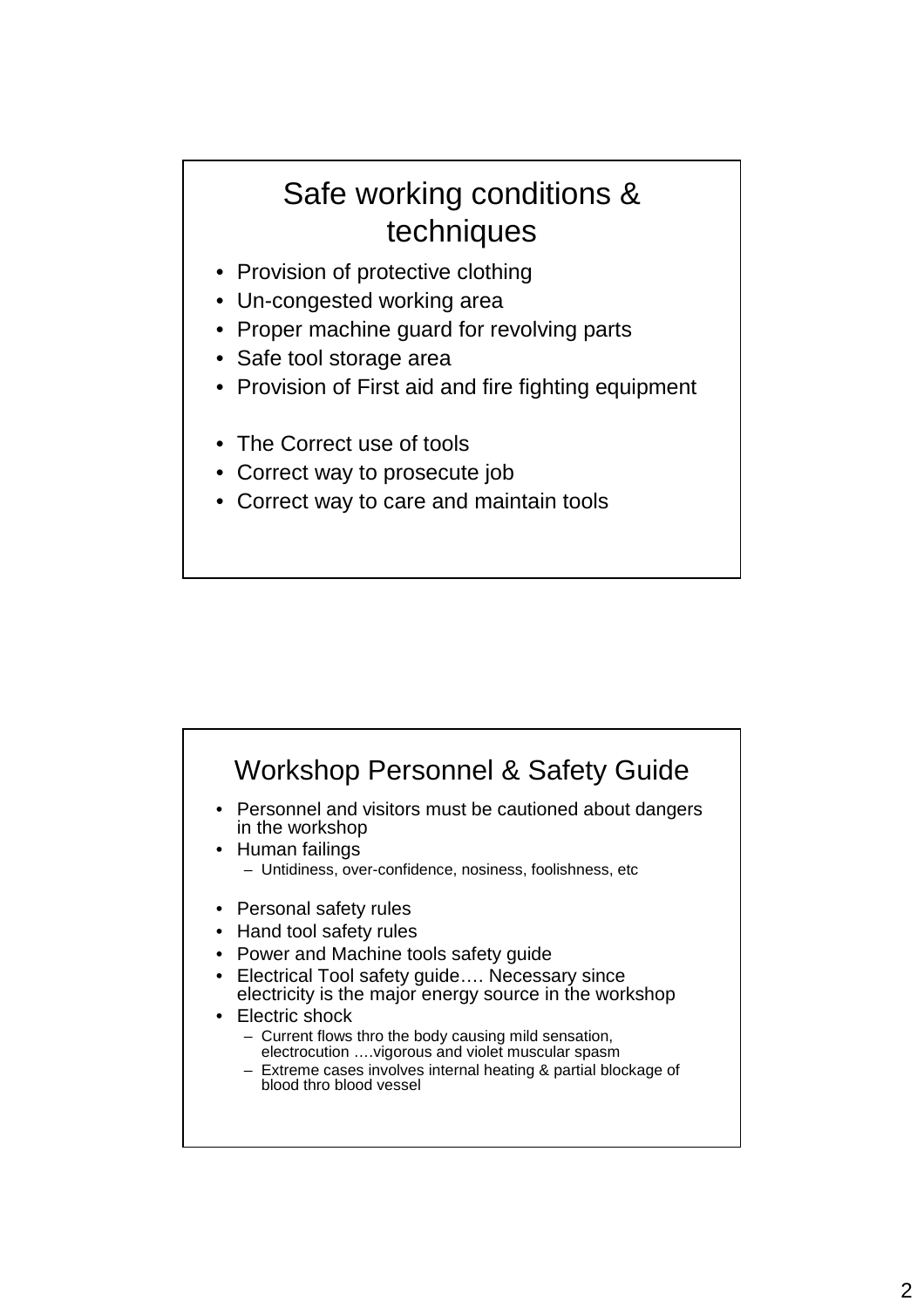

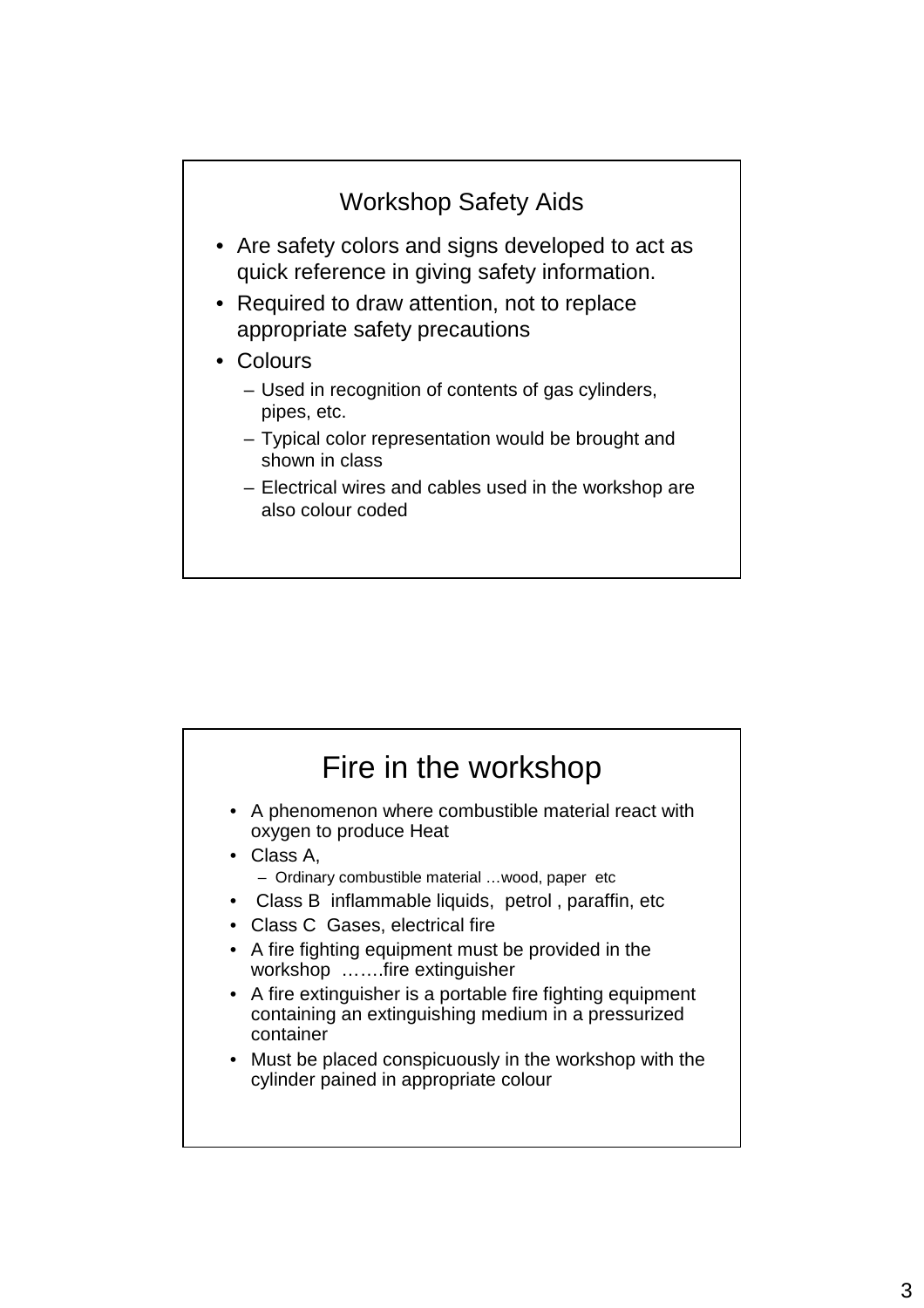### Types of Extinguisher

- Classified according to medium contained in cylinder
- Water
- Chemical
- Carbon Dioxide
- Dry Powder

#### Fire precautions

- Know position of fire alarm Extinguisher
- Correct Appliances to use
- Do not block fire exits
- Never smoke unless permitted
- Avoid use of flammable liquids and spillage
- Report all defective electrical equipments

#### **MARKING OUT & MEASURATION** • Benchwork is the process of using hand tools to produce machine or its components on the workbench • Production of machine involves the use of marking tools and measuration • Marking out is the scratching of lines on surface of a work piece to indicate the outline, position of holes, slots etc.. • Tools for Marking out – Workbench – Surface table and surface plate……Datum – Scriber – Engineers square – Precision steel rule – Divider / trammel – Calipers

- Centre punch
- Marking Dye etc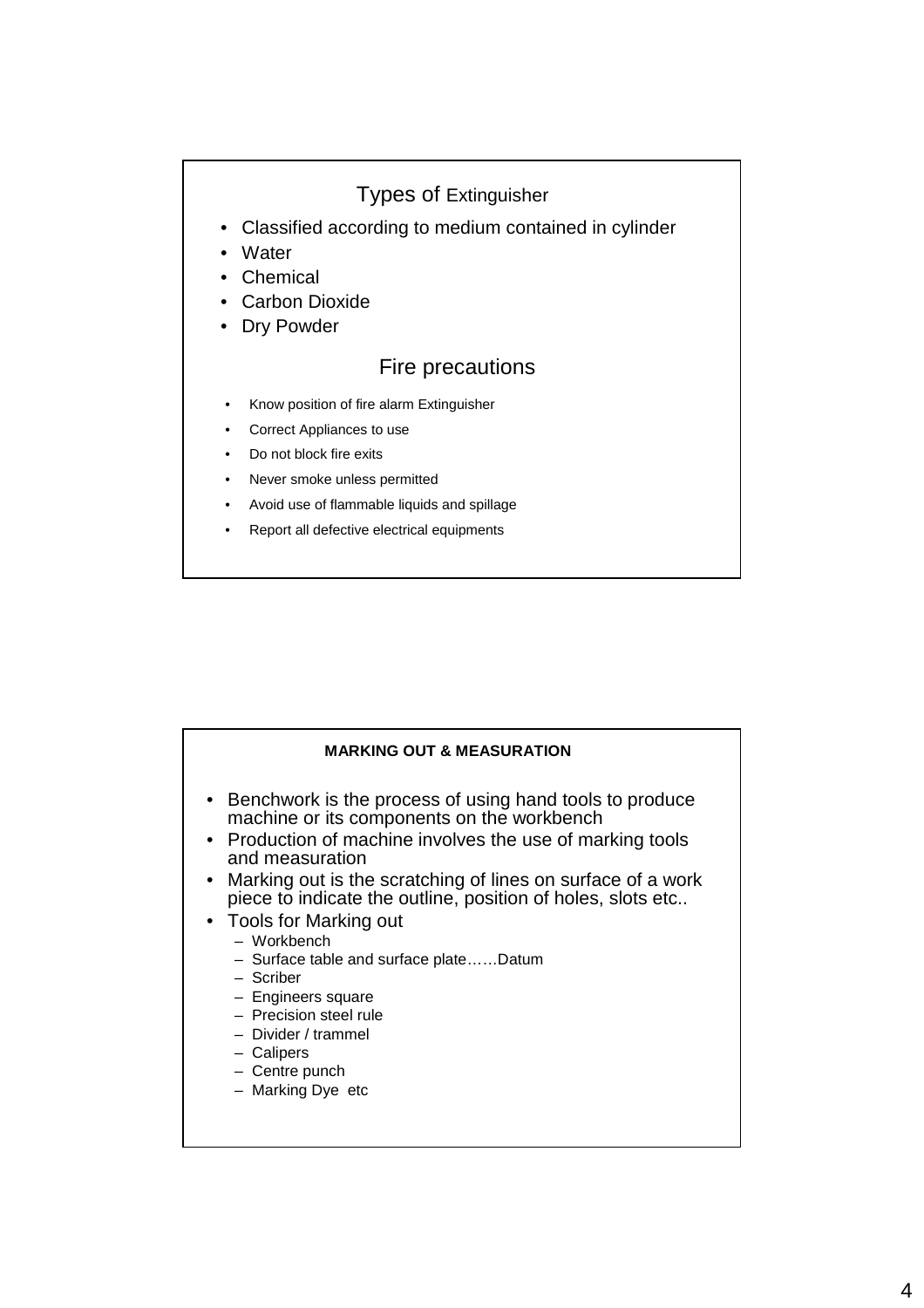

| <b>Assembly Tools</b>                                                                                                                                                                                                                                                                                                                                                                                                                                                                                              |  |
|--------------------------------------------------------------------------------------------------------------------------------------------------------------------------------------------------------------------------------------------------------------------------------------------------------------------------------------------------------------------------------------------------------------------------------------------------------------------------------------------------------------------|--|
| • Used on the bench on marked and measured<br>components or components that had gone thro other<br>workshop processes<br>• Spanners and Wrenches<br>- Set, Ring, Tubular, Socket, Adjustable<br>- Wrenches are for tackling heavier works on cylindrical objects<br>• TypesStilton, Chain or pipe, Strap<br>• Screw Driver  Driving tool<br>- Flat, star, Phillip head<br>• Hammer Impelling tool<br>- Ball, cross, straight<br>- Special made of rubber, fibre, woodMallet<br>• Pliers<br>• Clamps<br>• Hand Vice |  |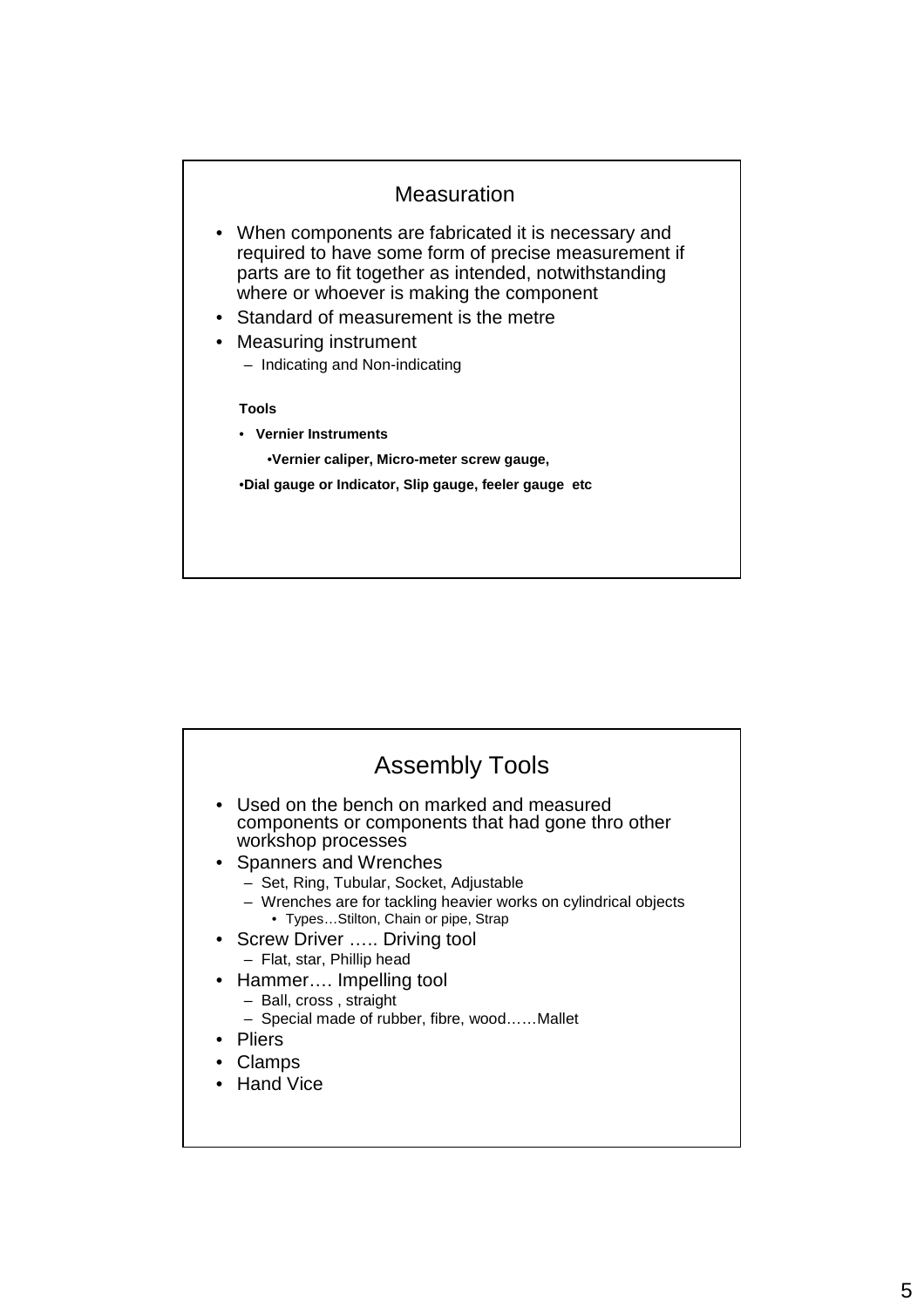

|                       | <b>Assembly Tools</b>                                                                                                                                                                                                                                                                                                                                                                                                       |
|-----------------------|-----------------------------------------------------------------------------------------------------------------------------------------------------------------------------------------------------------------------------------------------------------------------------------------------------------------------------------------------------------------------------------------------------------------------------|
|                       | Scrapers – correcting errors<br>scraping is removal of small amount of execcise material from<br>work pieces after filing or chiseling<br>types: flat, curved, half round, trainglular<br>Grinder - finishing surface of work after been previously rough<br>shaped by other tools<br>grinding is removal of metals by wheels made of abbrasive grits<br>Drills - high carbo steel that roatates under pressiure to produce |
|                       | accurately sized hole by cutting fine shavings.<br>Types: flat, twist, countersink, counterbore                                                                                                                                                                                                                                                                                                                             |
|                       | Hand or Wheel braces                                                                                                                                                                                                                                                                                                                                                                                                        |
| Reamers               |                                                                                                                                                                                                                                                                                                                                                                                                                             |
| Taps                  |                                                                                                                                                                                                                                                                                                                                                                                                                             |
| <b>Stock and Dies</b> |                                                                                                                                                                                                                                                                                                                                                                                                                             |
| Snips                 |                                                                                                                                                                                                                                                                                                                                                                                                                             |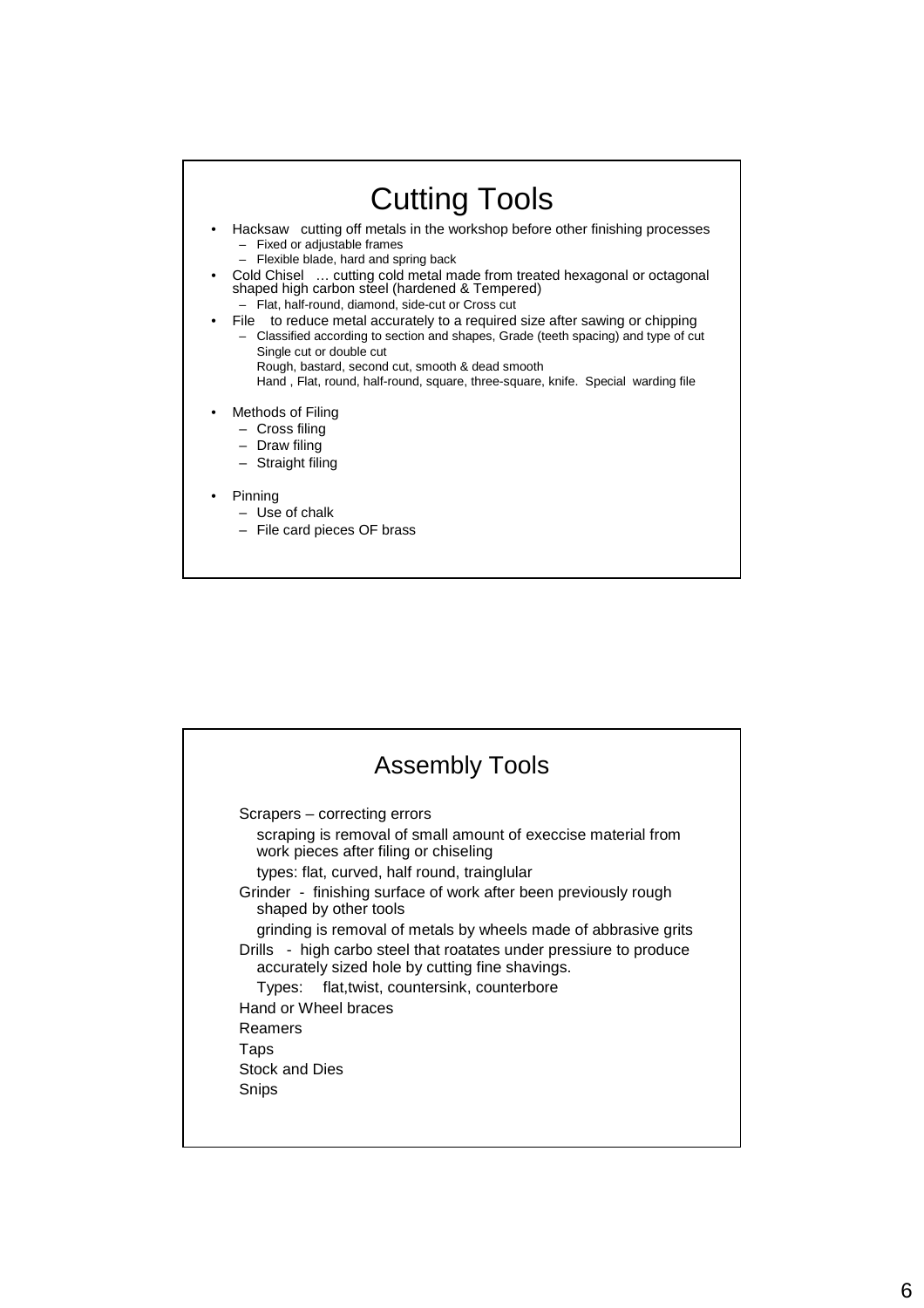

| <b>Machine Tools</b>                                                                                                                                                                                               |
|--------------------------------------------------------------------------------------------------------------------------------------------------------------------------------------------------------------------|
| • Heavy duty powered tools fixed to floor or table<br>• Jobs taken to them<br>• Driven by separate motors for its operations or<br>by combining several operations driven by a<br>single motor (universal machine) |
| - Power Drill, Bench drill or Pillar drill<br>- The Lathe heavy duty machine for generating<br>cylindrical, circular and moulded forms by rotating<br>against a cutting or forming tools                           |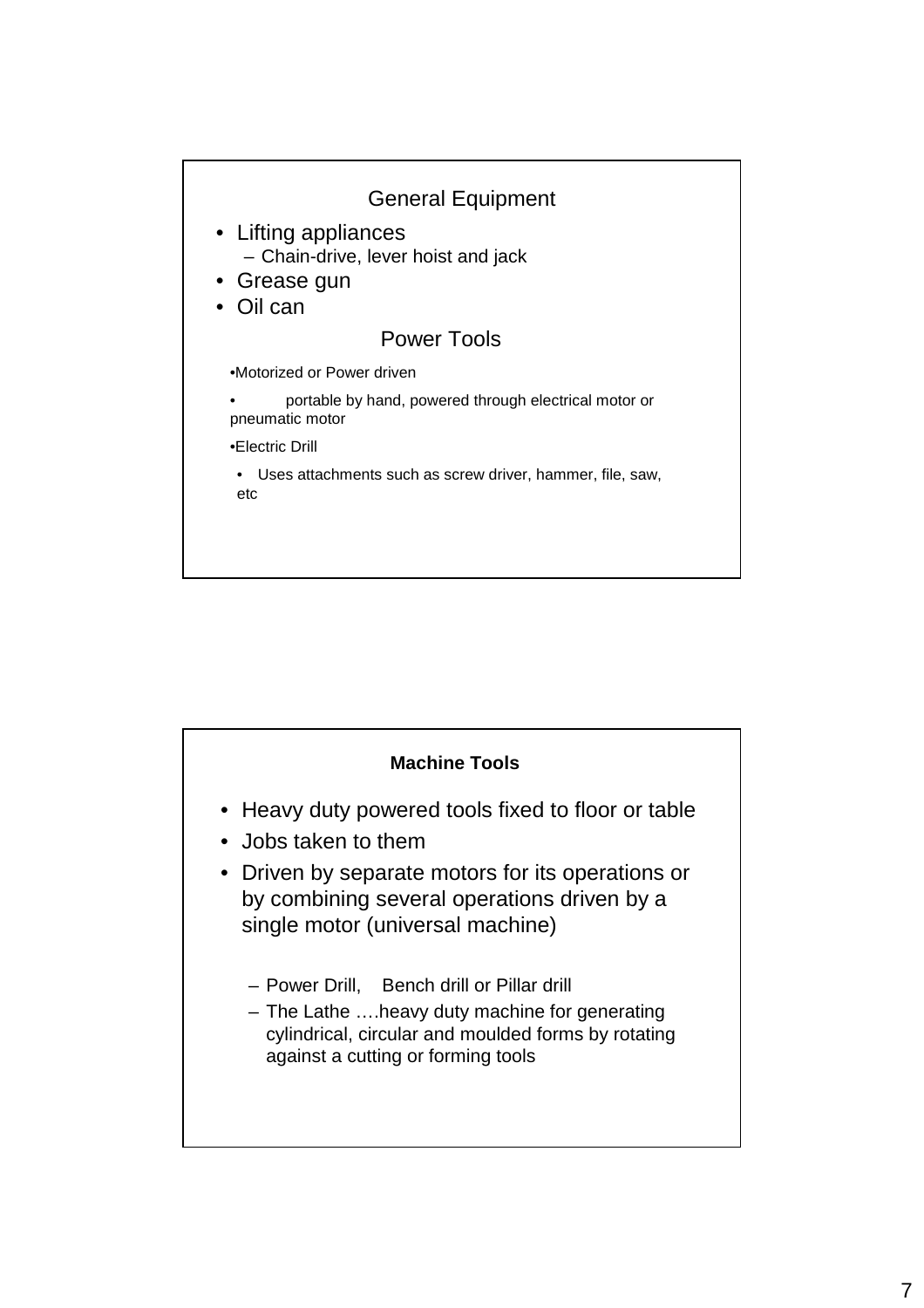

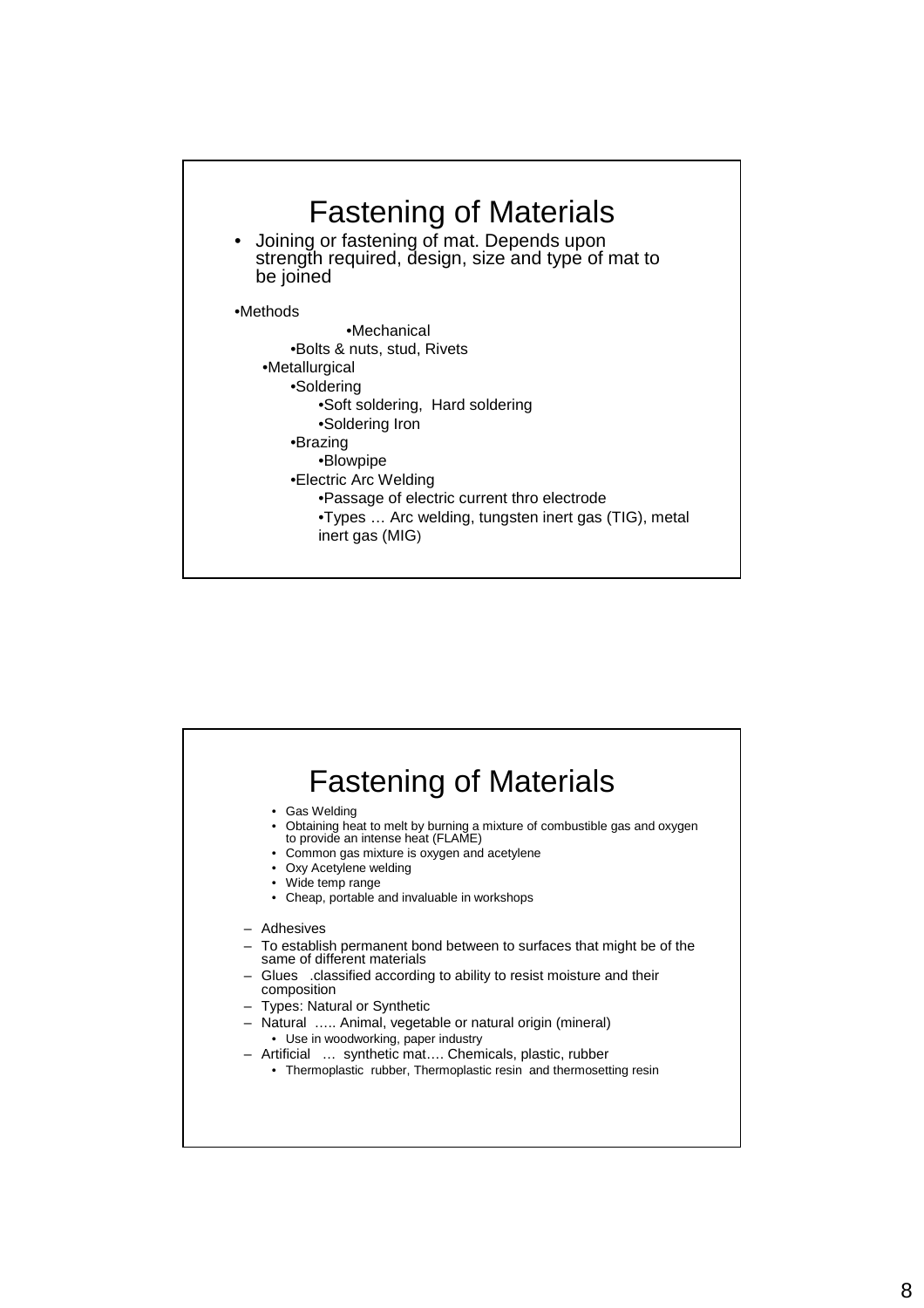

- Protein or synthetic
- Waterproof
- Water resistant ..... low or high
- Epoxy… thermosetting resin
	- Reaction of a resin and a basic curing agent ….hardener.
	- Contact glues